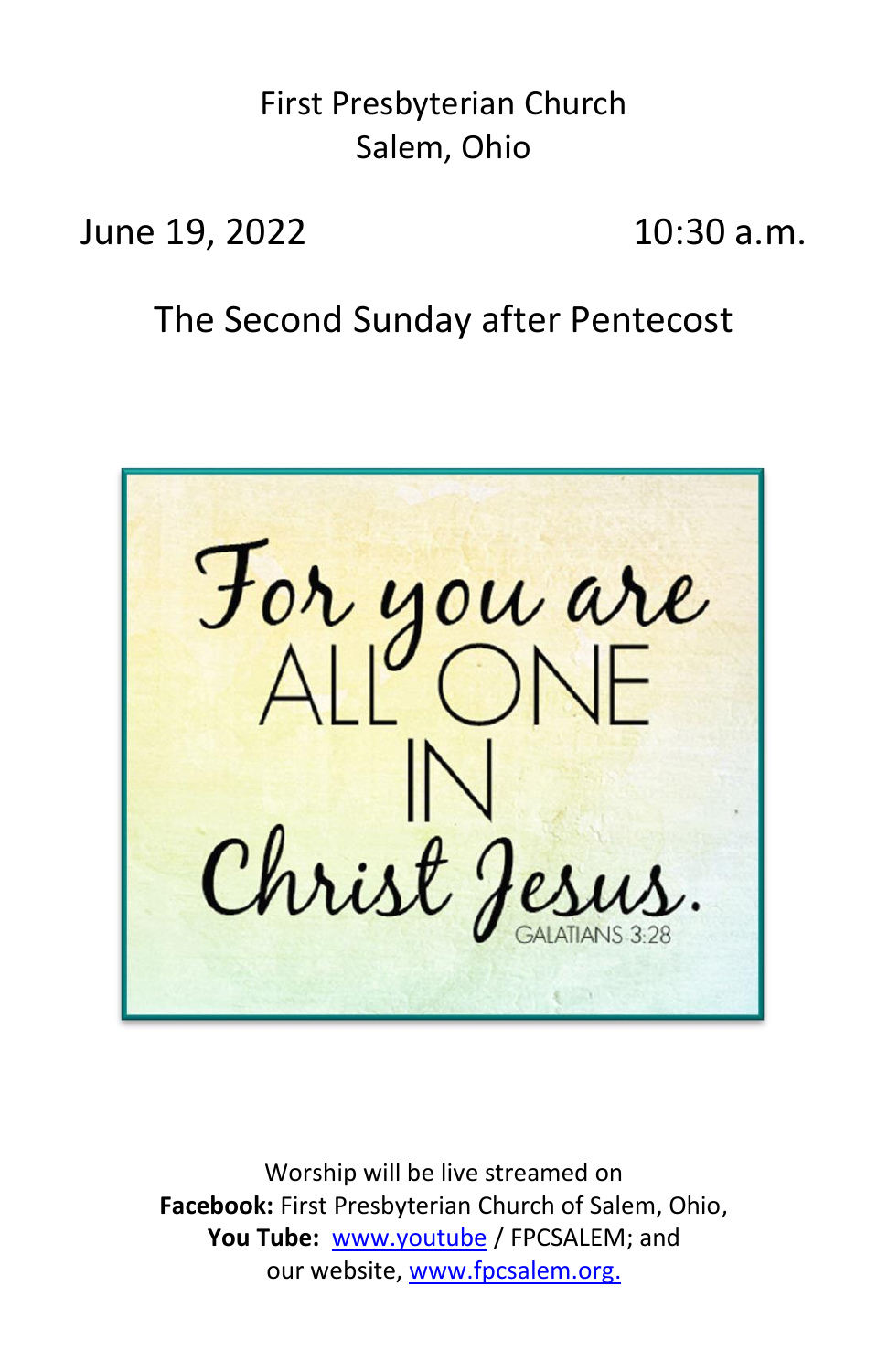## WE GATHER AS GOD'S PEOPLE

 PRELUDE *Nancy McNeal, Organist Morning Has Broken Dale Wood The Old Rugged Cross Cindy Berry All Things Bright and Beautiful John Carter* WELCOME AND ANNOUNCEMENTS *Please take a moment to sign and pass the Attendance Pad.*

\*CALL TO WORSHIP Though we walk through the valley of the shadow of death, we need fear no evil, for God is with us. **We who have walked in darkness have seen a great light;** those who lived in a land of deep darkness – **on us has light shined. Let us worship God.**

\*HYMN 132 *Come, Great God of All the Ages*

\*INVITATION TO CONFESSION

\*PRAYER OF CONFESSION *(Unison)*

**Almighty God, Who calls out to us, Who calls us by name, Who offers us all that is good; we confess that we have stopped our ears, closed our eyes, and turned away. You would lead us in the paths that would take us to a place of peace, but we have not followed. You would teach us to love with Your inexhaustible love, but we have selfishly kept to hurtful ways. Have mercy on us and forgive us. Free us from habits of thinking and acting that bring suffering. Refresh our spirits with the love of Christ so that we are cleansed from evil and shine with His glory. We pray this in the name of Jesus Christ. Amen.**

*(Moments of Silent Prayer)*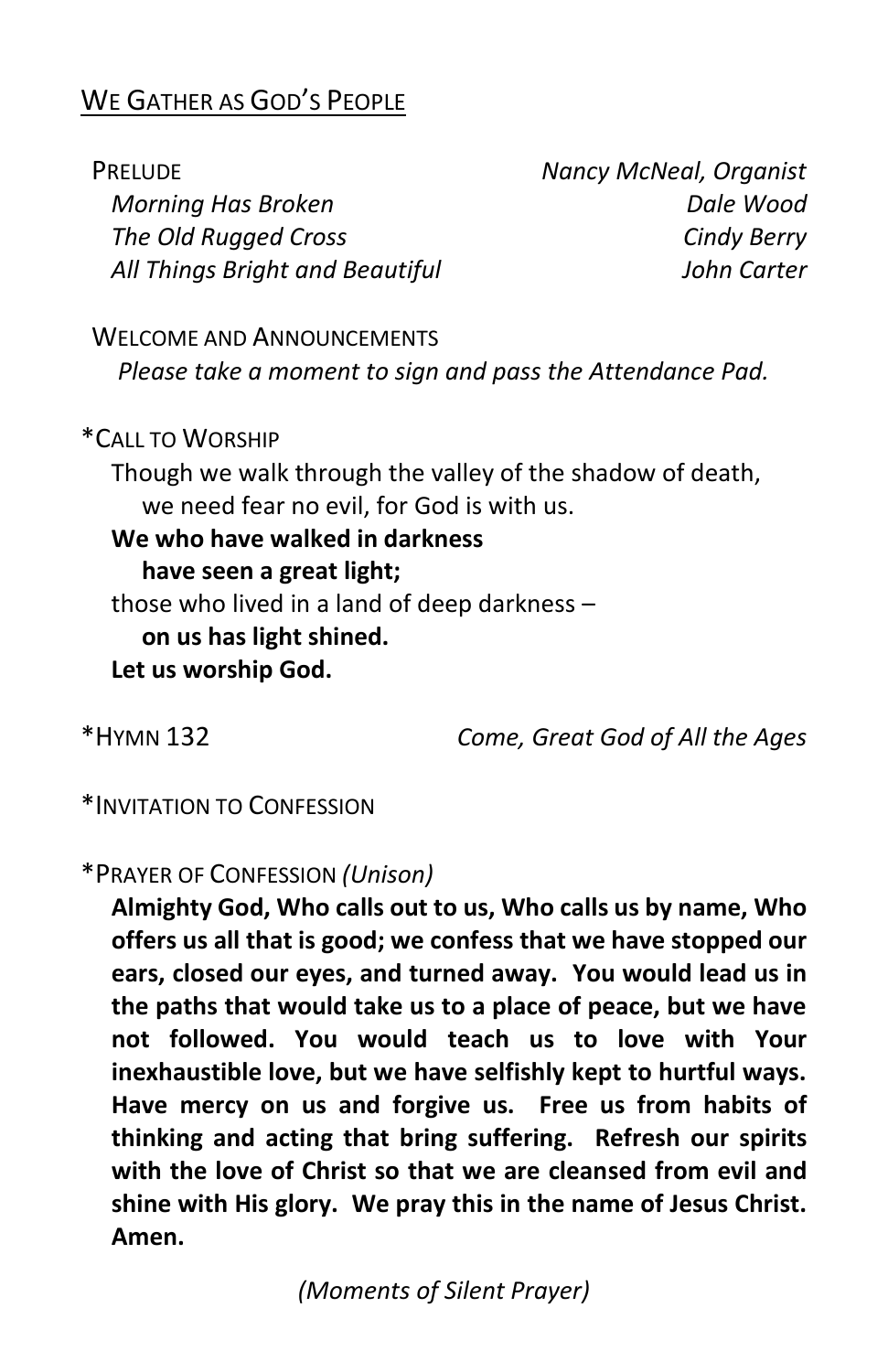\*ASSURANCE OF PARDON

Jesus Christ is Emmanuel, God with us. All who call on the name of the Lord shall be saved. Friends, hear the good news. **In Jesus Christ, we are forgiven.**

#### THE WORD OF GOD AMONG US

#### \*THE PRAYER FOR ILLUMINATION *(Unison)*

**Guardian of the souls of Your people, send the Holy Spirit to help us to listen to You, strengthen us in trusting You, and lead us so that we obey You in following the Lord Jesus Christ, in Whose name we pray. Amen.**

#### THE OLD TESTAMENT READING *Isaiah 65:1-9*

 $1$  I was ready to be sought out by those who did not ask, to be found by those who did not seek me. I said, "Here I am, here I am," to a nation that did not call on my name.  $2$  I held out my hands all day long to a rebellious people, who walk in a way that is not good, following their own devices;  $3$  a people who provoke me to my face continually, sacrificing in gardens and offering incense on bricks; <sup>4</sup> who sit inside tombs, and spend the night in secret places; who eat swine's flesh, with broth of abominable things in their vessels;  $5$  who say, "Keep to yourself, do not come near me, for I am too holy for you." These are a smoke in my nostrils, a fire that burns all day long. <sup>6</sup> See, it is written before me: I will not keep silent, but I will repay; I will indeed repay into their laps  $<sup>7</sup>$  their iniquities and their ancestors' iniquities</sup> together, because they offered incense on the mountains and reviled me on the hills, I will measure into their laps full payment for their actions. <sup>8</sup> Thus says the LORD: As the wine is found in the cluster, and they say, "Do not destroy it, for there is a blessing in it," so I will do for my servants' sake, and not destroy them all. <sup>9</sup>I will bring forth descendants from Jacob, and from Judah inheritors of my mountains; my chosen shall inherit it, and my servants shall settle there.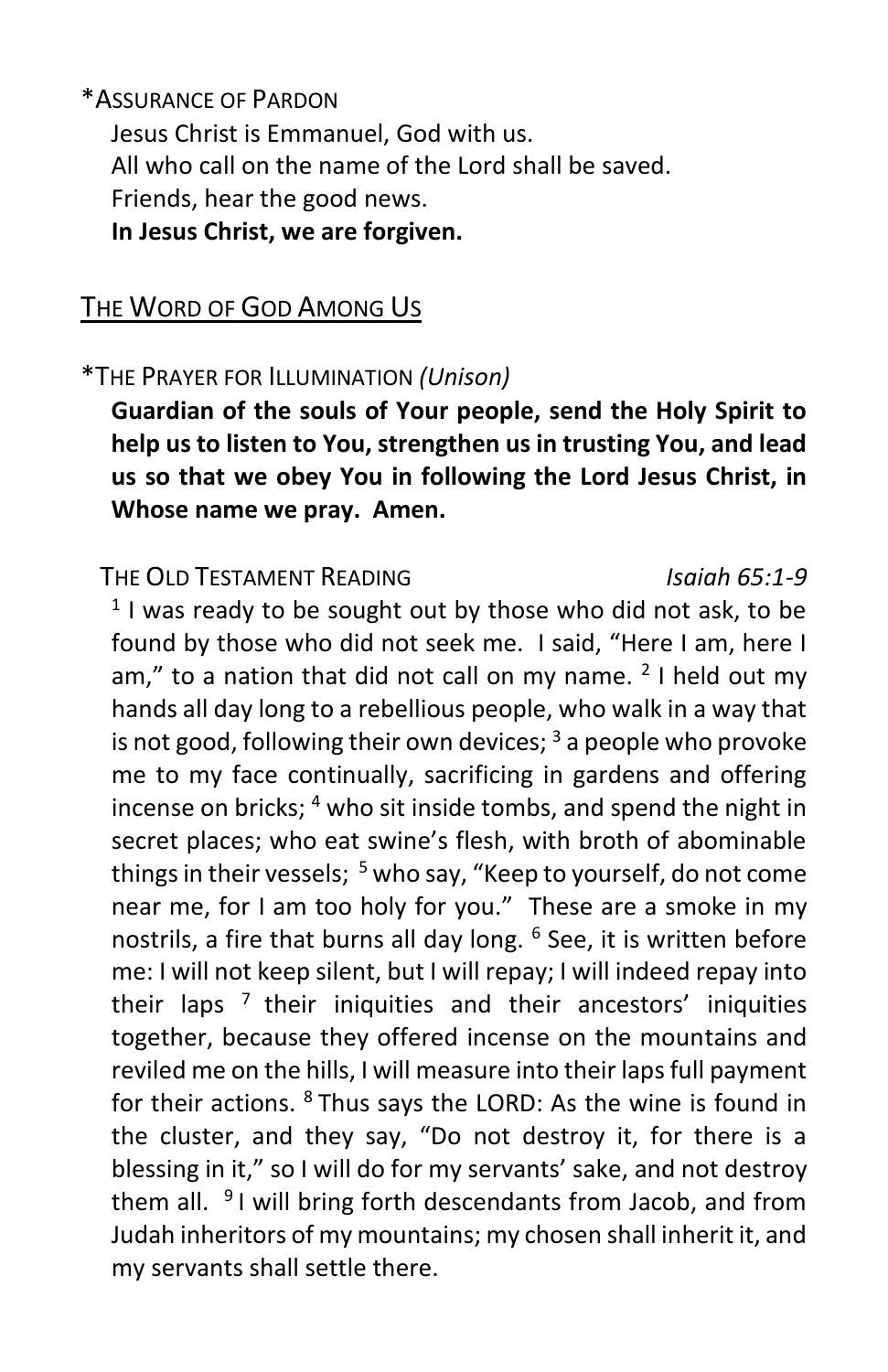This is the Word of the LORD! **Thanks be to God!**

 SPECIAL MUSIC *Nancy McNeal Because He Lives Wm. Gaither/Fred Bock*

#### THE SECOND READING *Galatians 3:23-29*

**<sup>23</sup>**Now before faith came, we were imprisoned and guarded under the law until faith would be revealed. **<sup>24</sup>** Therefore the law was our disciplinarian until Christ came, so that we might be justified by faith. **<sup>25</sup>** But now that faith has come, we are no longer subject to a disciplinarian, **<sup>26</sup>** for in Christ Jesus you are all children of God through faith. **<sup>27</sup>**As many of you as were baptized into Christ have clothed yourselves with Christ. **<sup>28</sup>** There is no longer Jew or Greek, there is no longer slave or free, there is no longer male and female; for all of you are one in Christ Jesus. **<sup>29</sup>** And if you belong to Christ, then you are Abraham's offspring, heirs according to the promise.

This is the Word of the LORD! **Thanks be to God!**

 SPECIAL MUSIC *Nancy McNeal Just a Closer Walk with Thee Cindy Berry*

THE GOSPEL READING *Luke 8:26-39*

**<sup>26</sup>** Then they arrived at the region of the Gerasenes, which is opposite Galilee. **<sup>27</sup>** As he stepped out on shore, a man from the city who had demons met him. For a long time he had not worn any clothes, and he did not live in a house but in the tombs. **<sup>28</sup>** When he saw Jesus, he cried out and fell down before him, shouting, "What have you to do with me, Jesus, Son of the Most High God? I beg you, do not torment me," **<sup>29</sup>** for Jesus had commanded the unclean spirit to come out of the man. (For many times it had seized him; he was kept under guard and bound with chains and shackles, but he would break the bonds and be driven by the demon into the wilds.) **<sup>30</sup>** Jesus then asked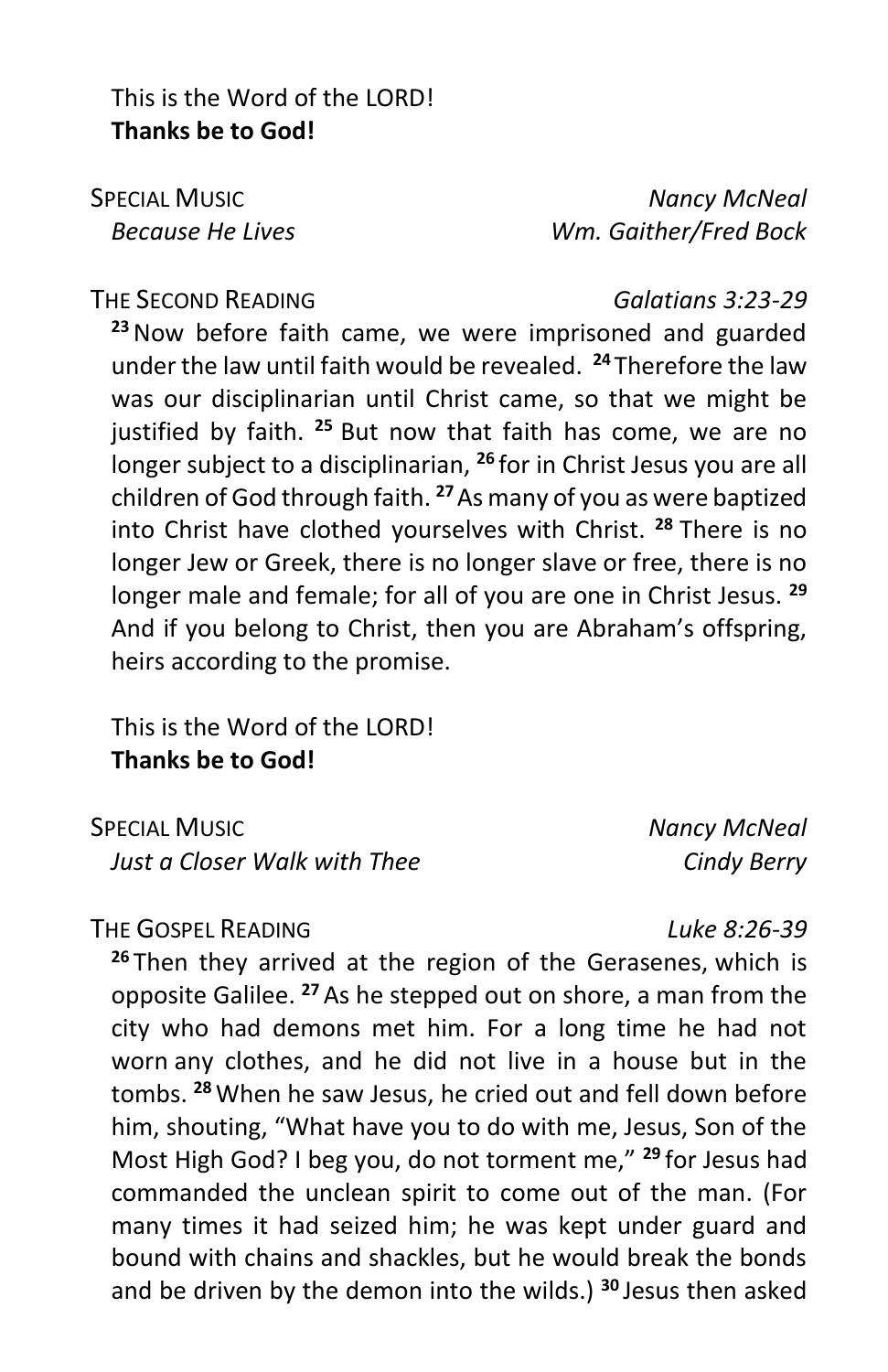him, "What is your name?" He said, "Legion," for many demons had entered him. **<sup>31</sup>** They begged him not to order them to go back into the abyss.

**<sup>32</sup>**Now there on the hillside a large herd of swine was feeding, and the demons begged Jesus to let them enter these. So he gave them permission. **<sup>33</sup>** Then the demons came out of the man and entered the swine, and the herd stampeded down the steep bank into the lake and was drowned.

**<sup>34</sup>** When the swineherds saw what had happened, they ran off and told it in the city and in the country. **<sup>35</sup>** Then people came out to see what had happened, and when they came to Jesus, they found the man from whom the demons had gone sitting at the feet of Jesus, clothed and in his right mind. And they became frightened. **<sup>36</sup>** Those who had seen it told them how the one who had been possessed by demons had been healed. **<sup>37</sup>** Then the whole throng of people of the surrounding region of the Gerasenes asked Jesus to leave them, for they were seized with great fear. So he got into the boat and returned. **<sup>38</sup>** The man from whom the demons had gone out begged that he might be with him, but Jesus sent him away, saying, **<sup>39</sup>** "Return to your home, and declare how much God has done for you." So he went away, proclaiming throughout the city how much Jesus had done for him.

 SERMON *"Walking through Scary Places" Rev. Dr. Frank Lewis*

## WE RESPOND TO GOD'S WORD IN OUR LIVES

\*HYMN 420 *God of Grace and God of Glory*

\*AFFIRMATION OF FAITH *(Unison)*

**We worship one God in trinity and the trinity in unity, neither blending their persons nor dividing their essence.**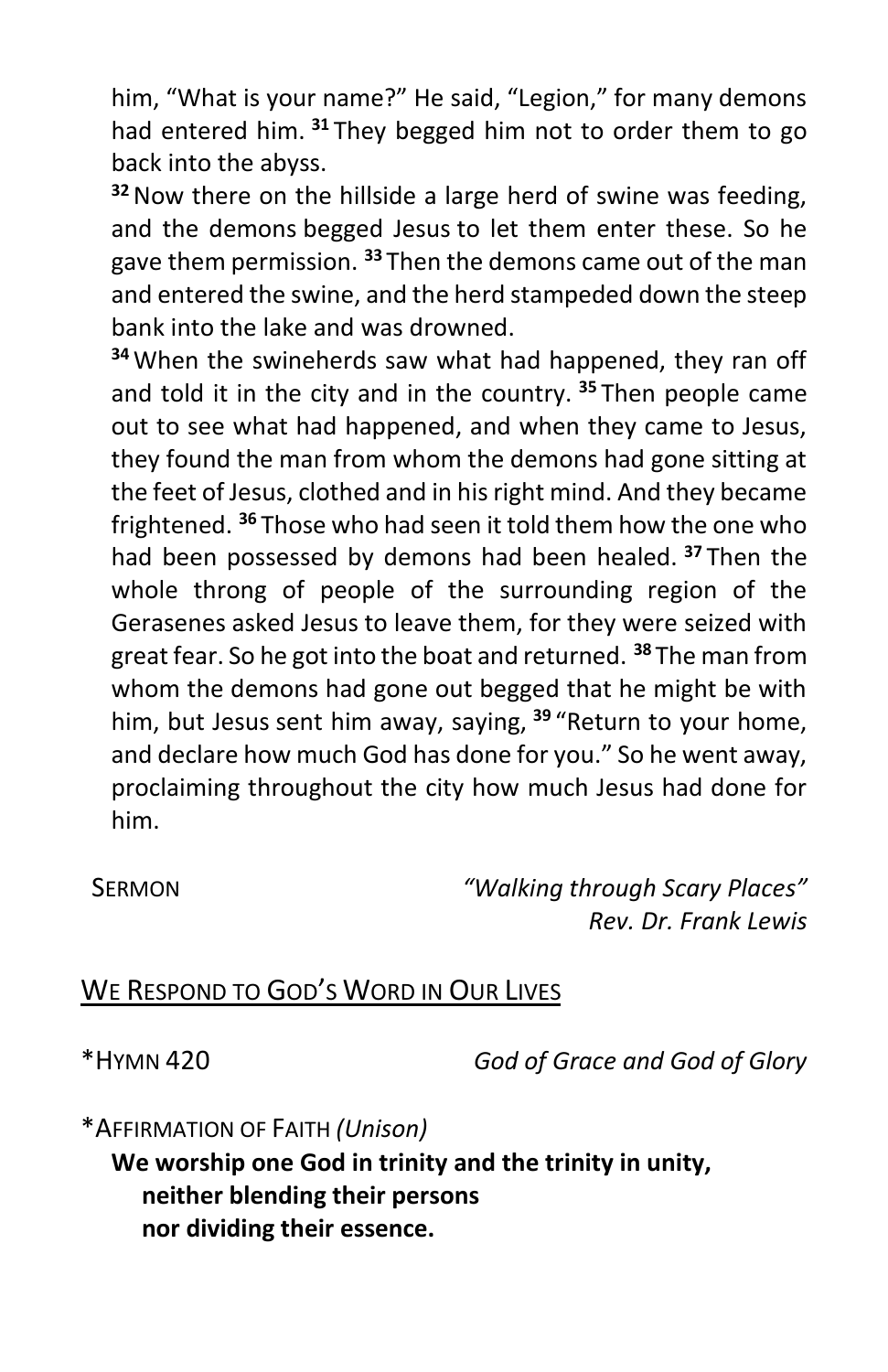**For the person of the Father is a distinct person, the person of the Son is another, and that of the Holy Spirit still another. But the divinity of the Father, Son, and Holy Spirit is one, their glory equal, their majesty coeternal.**

*(from the Athanasian Creed)*

MINUTE FOR MISSION *Father's Day Treats Carol Ricciardi*

 CALL TO OFFERING / OFFERTORY *Let Us Ever Walk with Jesus Paul Manz*

\*RESPONSE HYMN 592 *(Praise God, from Whom All Blessings Flow)*

\*PRAYER OF DEDICATION *(Unison)*

**You bless us with gifts of life, even when we are unaware of them. Your supreme gift is Yourself in Your Son, Jesus Christ. We present these offerings as signs of thanksgiving. Bless them and us to Your service, in Jesus' name. Amen.**

 PRAYERS OF INTERCESSION AND SUPPLICATION/LORD'S PRAYER *(Sins)*  **Our Father, who art in heaven, hallowed be thy name. Thy kingdom come, thy will be done, on earth as it is in heaven. Give us this day our daily bread; and forgive us our sins, as we forgive those who sin against us. And lead us not into temptation, but deliver us from evil. For thine is the kingdom, and the power, and the glory, forever. Amen.**

### WE ENTER THE WORLD AS GOD'S PEOPLE

\*HYMN 345 *Dear Lord and Father of Mankind*

\*CHARGE AND BENEDICTION

\*BENEDICTION RESPONSE *(Unison, Hymn 432, Song of Hope)*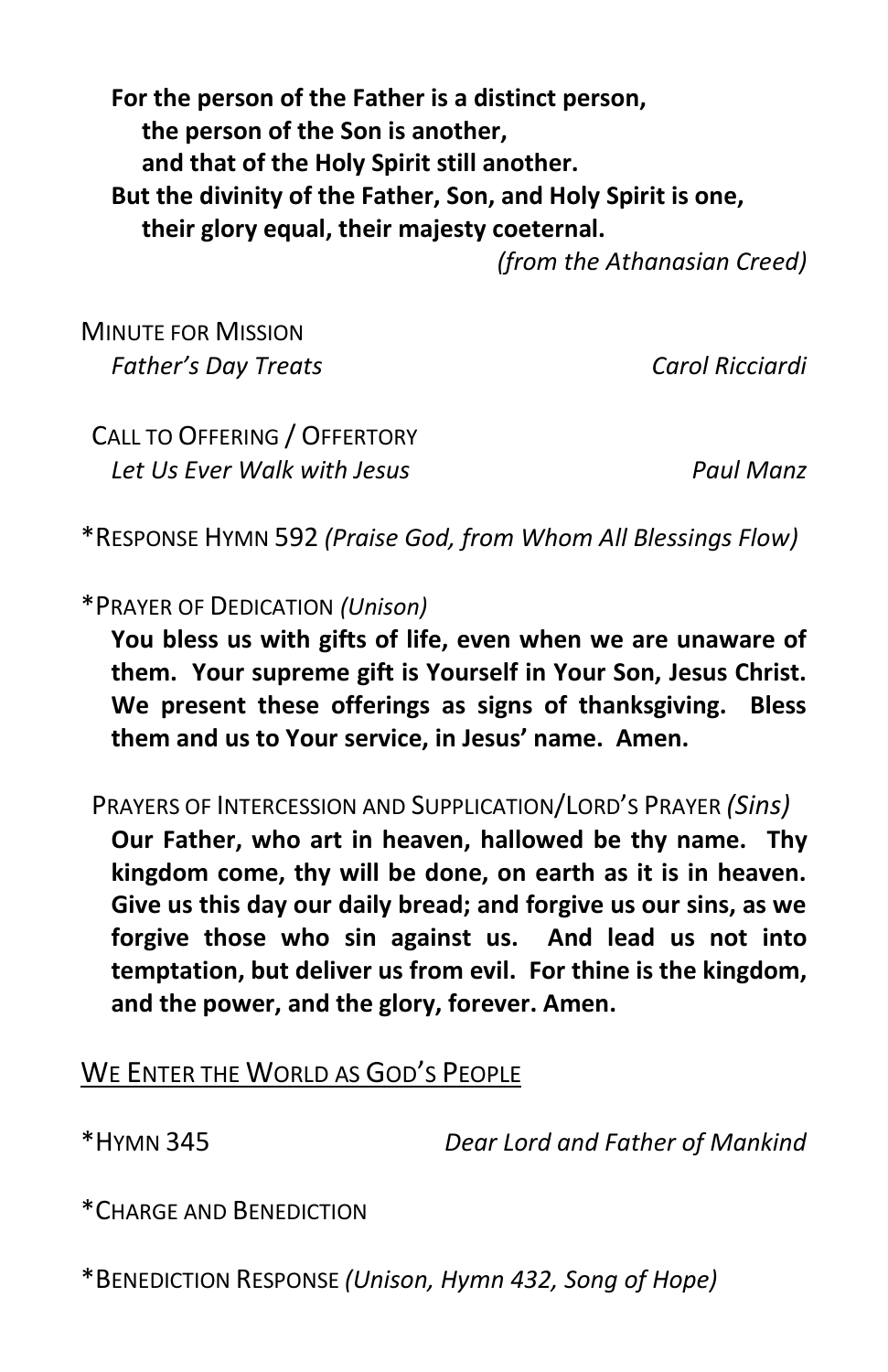May the God of hope go with us every day, Filling all our lives with love and joy and peace. May the God of justice speed us on our way, Bringing light and hope to every land and race. Praying, let us work for peace, Singing, share our joy with all, Working for a world that's new, Faithful when we hear Christ's call.

\*POSTLUDE

*Send Forth Your Spirit Christopher Tambling*

\*Please stand if you are able.

#### **A Father's Day Treat from the Congregational Care Committee:**

All men worshiping with us today are invited to take home and enjoy a delicious cookie in celebration of Father's Day. A big "Thank You" to Gen and Judson Smith of the Brimfield Bread Oven for preparing this delicious treat!

**Ushers:** Bob and Sharon Bortz, Ruth Newman, Carol Ricciardi

**Liturgist:** Rev. Trina Lewis

#### **Candlelighter:** Lilly Fennema

**Flowers:** Given in honor of David Stephens' Birthday with Love from Brad, Cara, Tim, and Luke Stephens; by Paul and Barb Fennema in Memory of Joseph Edward Woods and Ruurd Gabes Fennema; by Mark and Sandi Flake in Honor of their 59th Anniversary; and by Alice Jackson in Honor of Allison Bodnar's Birthday and in Memory of Jim Wilson.

**Rev. Trina Lewis** is delighted to call on shut-ins of First Presbyterian Church. Also, she will provide communion to those who desire it. If you or a loved one would like a visit, please let Trina know or call Phyllis at the church office.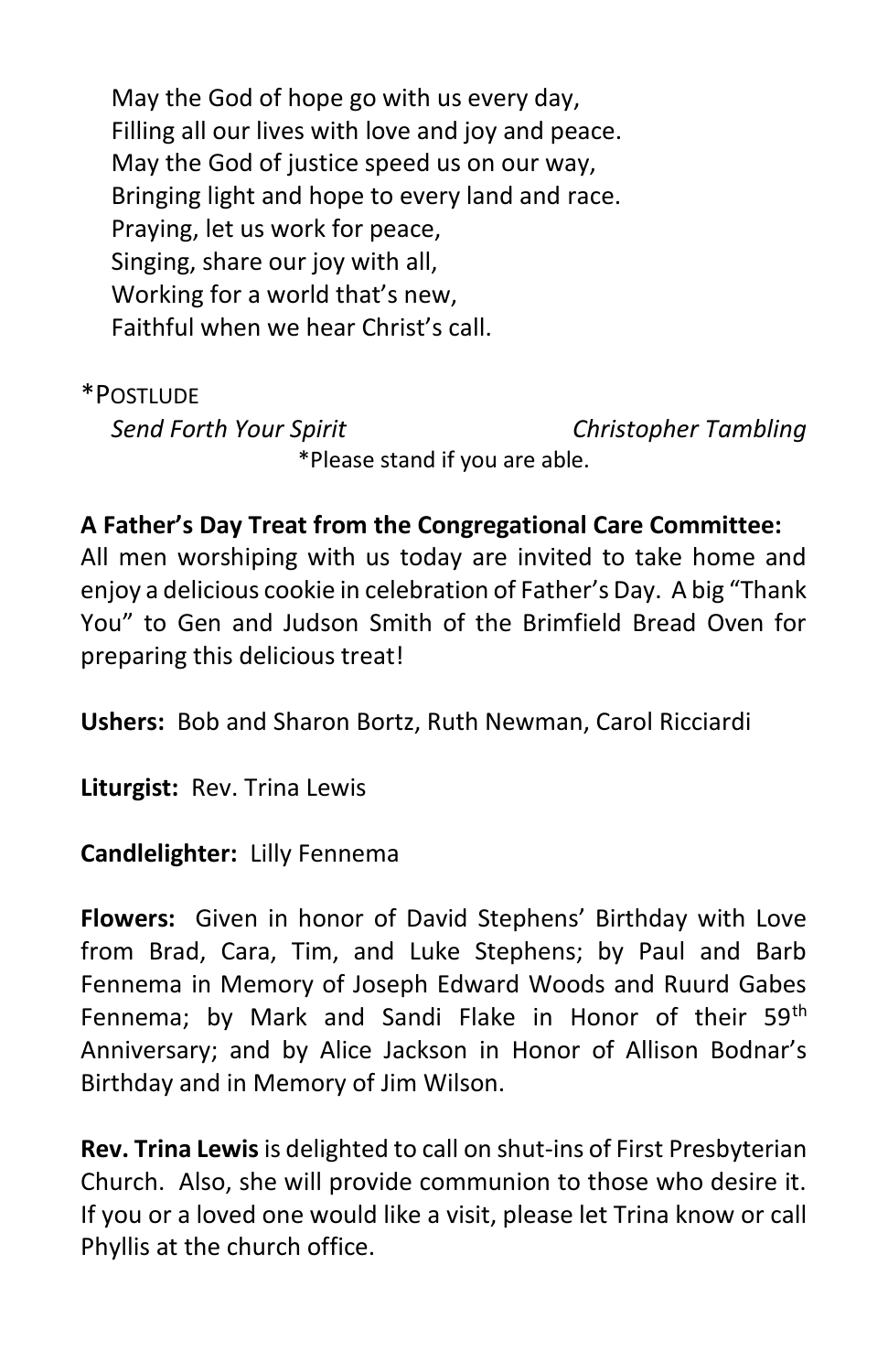#### **Church Office Hours This Week:**

9 a.m. 2 p.m. on Monday, Tuesday, and Thursday (June 20, 21, 23) 12 Noon to 4 p.m. on Wednesday (June 22) 9 a.m. to 12 Noon on Friday (June 24)

### **Visitation for Family of Mary Lepping – Saturday, June 25**

12:00-2:00 p.m. in Fellowship Hall.

#### **Denise's Big Backyard Kick Off – Wednesday, June 29**

6:00-8:00 p.m. Come join us for food, fun, and fellowship! Jody Karmazin is the coordinator with help from Cheryl McDevitt, Grace Smith, and Lynn Zocolo. Programs will be held rain or shine except in the case of a thunderstorm or tornado warning issued by the National Weather Service.

**Limited Deacon Scholarship Funds** are available for students from our church who are enrolled in College or University and who have not previously received Deacon assistance. Requests should be sent to the Church Office stating the name of the college or university attending, and course of study, if known.

**The Church Office** will be closed on Monday, July 4 for Independence Day.

### **Legendary Sports Event – Sunday, August 7**

2:00-6:00 p.m. at Sebo Stadium. Registration Forms at Sanctuary entrances. An Adult Huddle will be available for anyone interested in Adult Bible Study. A meal will be served.

**The First Presbyterian Church Preschool is enrolling students for the 2022-2023 school year.** The five day a week program combines the very best elements of a Preschool and Daycare for 3-, 4-, and 5 year-old children. Families may choose all day, half day programming. The Preschool staff is dedicated to maintaining a positive, nurturing environment promoting creativity, curiosity, and kindness. Our Preschool follows a Christian theme and participates in Ohio's "Step Up to Quality" system. The classes are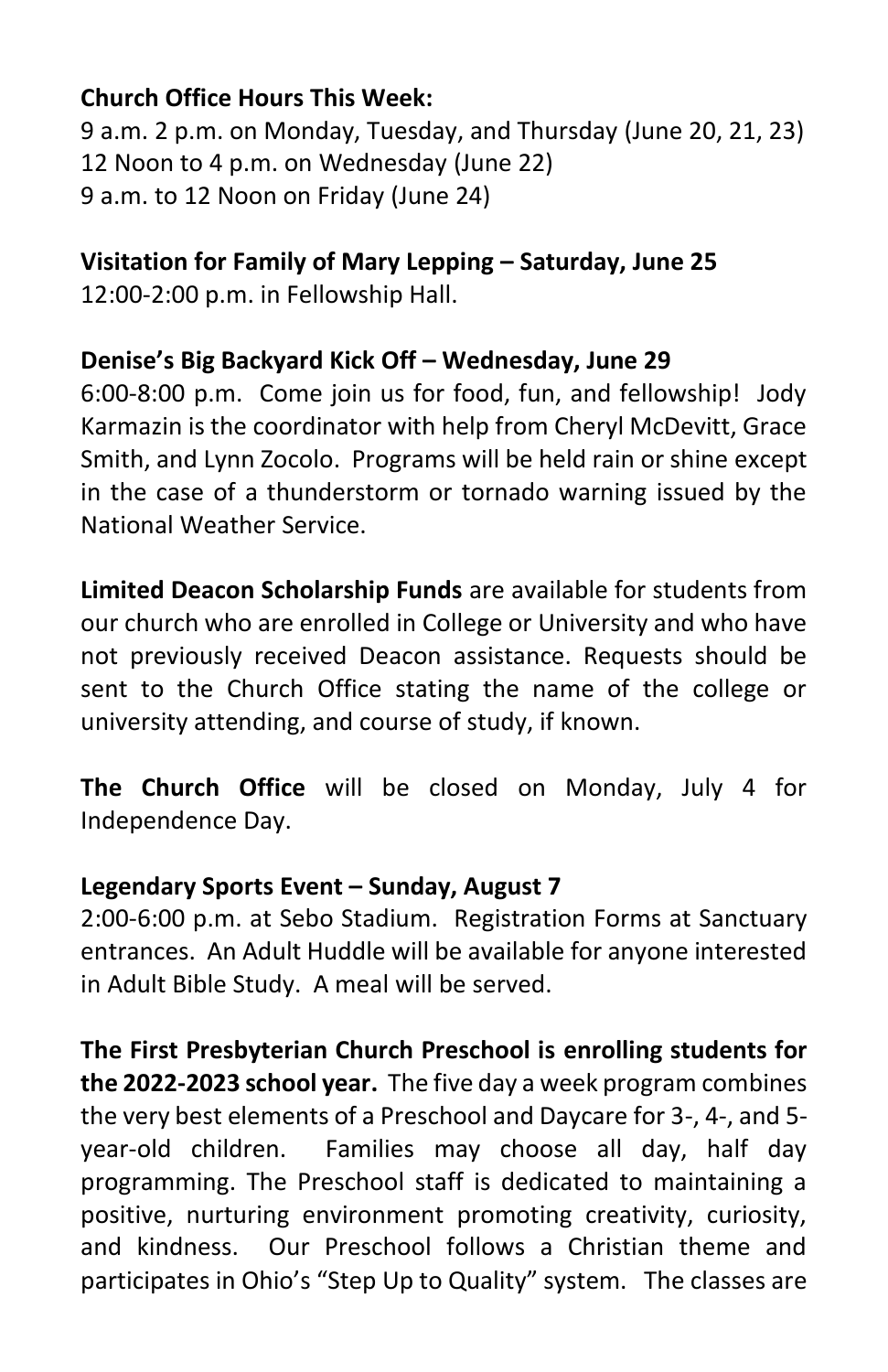small, and students receive individual attention. We have an Early Childhood degreed teacher and experienced staff. Financial assistance is available through Job and Family Services for those qualifying. Children will develop skills needed for kindergarten readiness. Call 330-332-8620 for more details.

## Prayer Concerns

Alec Cahn *(Friend of Charles and Joyce Pakosta)* Carol Dougherty Pat Eichler Mark and Sandi Flake Peggy Courtwright *(Dolly Millikin's niece)* Carolyn Gorley *(Scott and Debbie Boyd's sister-in-law)* Patti Hays *(Bob and Susan Merry's sister-in-law)* Karen Hezlep *(Ryan Gillis' mother)* Kathleen Walton Lemaster *(from Kathie Baker)* Robert Fletcher Linsz *(from Mo Hofmeister)* Bill McCormick and son Todd Clarence Reed *(Sue Skiba's father)* Carol Shaw *(Gloria Shafer's mother)* Lorin and Marcia Shepard Chris Shepard John Stoffer Sue Thomas *(Karen Dennison's friend)* Teresa Turney *(Dolly Millikin's daughter)* Those listed under Special Care and Military Our Pastor Nominating Committee to search judiciously for our new pastor by discerning the will of God.

The Sympathy and Surrounding Love of Our Congregation are extended to Sue Lewis, and Frank and Trina Lewis and the families on the death of husband and father, John Lewis.

Birthdays this Week

Allison Ward Bodnar (21), Amy McDevitt Chivers (21), Dan Bricker (23), Harvey Mason (23), David Stephens (23)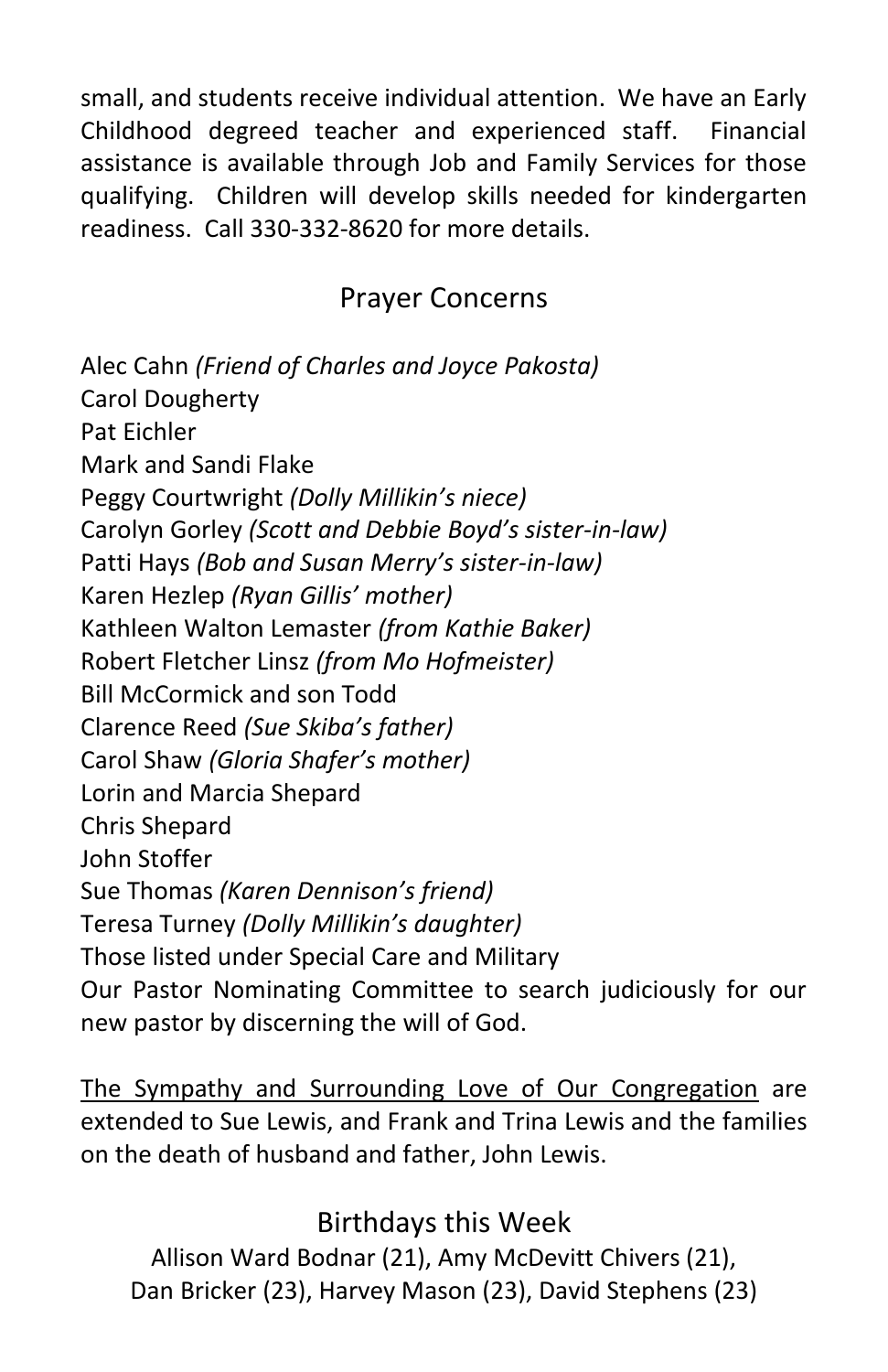## Special Care

Brookdale Bowling Green – Barbara Marra, 121 N Wintergarden Rd, Bowling Green OH 43402

Brookdale Salem – Ruth Zerbs, 404; Harvey and Sally Mason, 305

Crandall Medical Center – Genevieve Benson, 139

Lake Vista at Cortland – Margaret Sheets, Apt 105; 303 North Mecca St, Cortland OH 44410

Shenango On the Green – Marty Hollinger, 238 S Market St #227, New Wilmington PA 16142-1212

Whispering Pines – Kay Rousseau, 315; Joetta Tonti, 127; 937 E Park Ave, Columbiana OH 44408

## Military

Andre Tonkinson *(Son of Ed and Melissa Tonkinson)*

Cody Tonkinson *(Son of Ed and Melissa Tonkinson)*

Adam Pawlosky *(Son in Law of Jim and Ruth Newman)*

Zach Smith *(Nephew of Mickey Buck)*

Roger and Brandy Knizat *(Frank and Ellen Matiscik's grandson and wife, both in service)*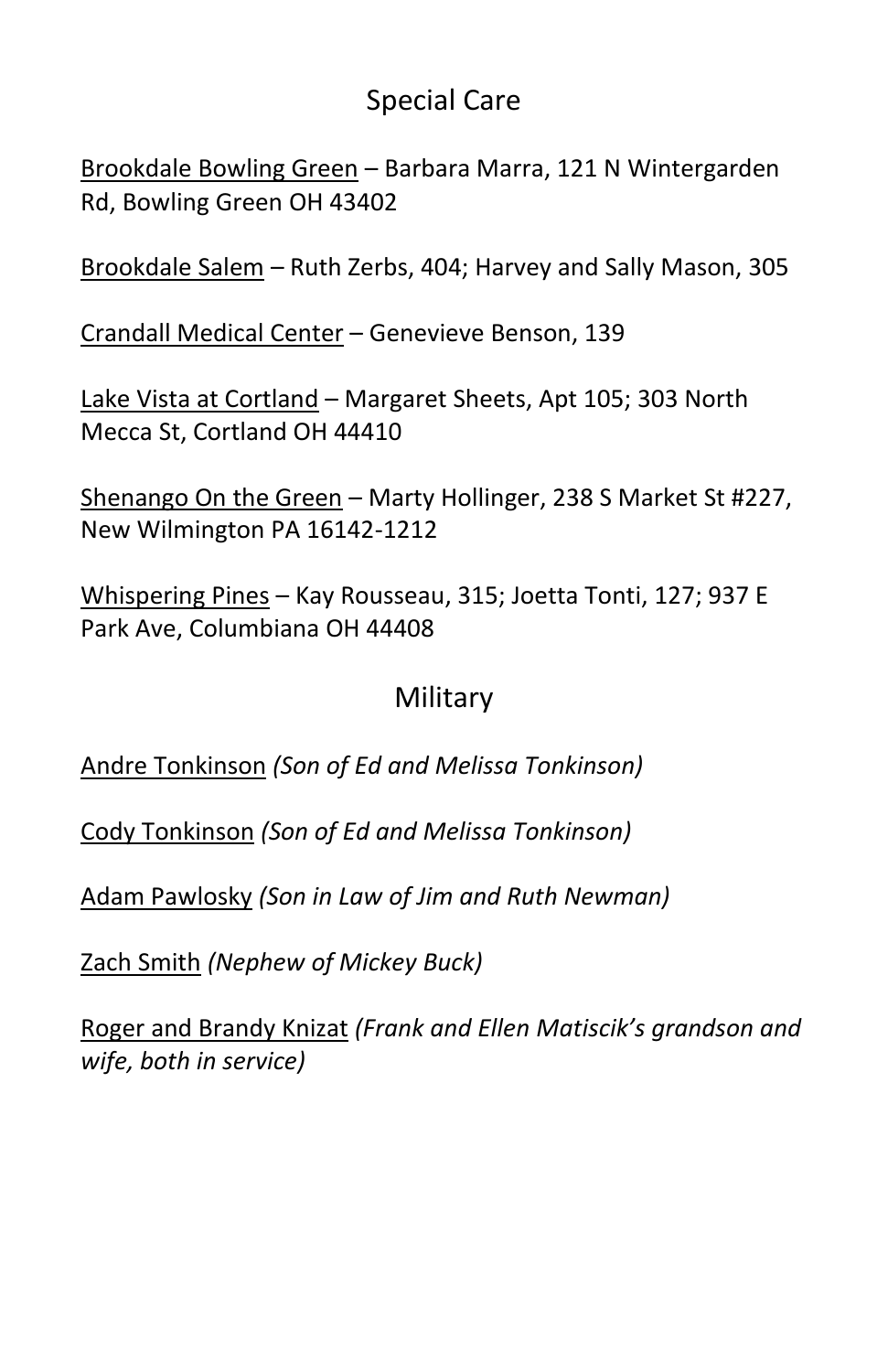# 2022 Summer Concert Series at Waterworth Park

|                       | Sunday, June 19, 6 pm Backbeat with John Reese; Local favorite<br>performing oldies, Motown and pop music           |
|-----------------------|---------------------------------------------------------------------------------------------------------------------|
| Sunday, June 26, 6 pm | Salem Quaker City Band: Patriotic music<br>for the nation's birthday celebration                                    |
| Sunday, July 10, 6 pm | Aftermath "Experience the Sixties": Recreating<br>the sights and sounds of the 1960s                                |
| Sunday, July 17, 6 pm | Youngstown Saxon Band: Traditional<br>European Brass Band "Fest Music"                                              |
| Sunday, July 24, 6 pm | Frankie Scinta: Las Vegas Headliner, Vintage<br>Vegas entertainment with music and comedy                           |
| Friday, July 29, 7 pm | Salem Quaker City Band: "A Western Saga" -<br>Music from the performing arts                                        |
| Sunday, July 31, 6 pm | Jukebox Saturday Night: A celebration of<br>America's Swing Era                                                     |
| Sunday, Aug 7, 6 pm   | The Wrangler Band: A country and classic<br>rock band from western Pennsylvania                                     |
| Sunday, Aug 14, 6 pm  | Salem High School Alumni Night with The<br>Ovation Band, Music from the 1940s to today's<br>pop and dance favorites |
| Sunday, Aug 21, 6 pm  | Out of Eden - Eagles Tribute Band, Replicating<br>the classic music of the legendary Eagles                         |
| Sunday, Aug 28, 6 pm  | The Labra Brothers, Northeast Ohio Latin<br>funk and soul                                                           |